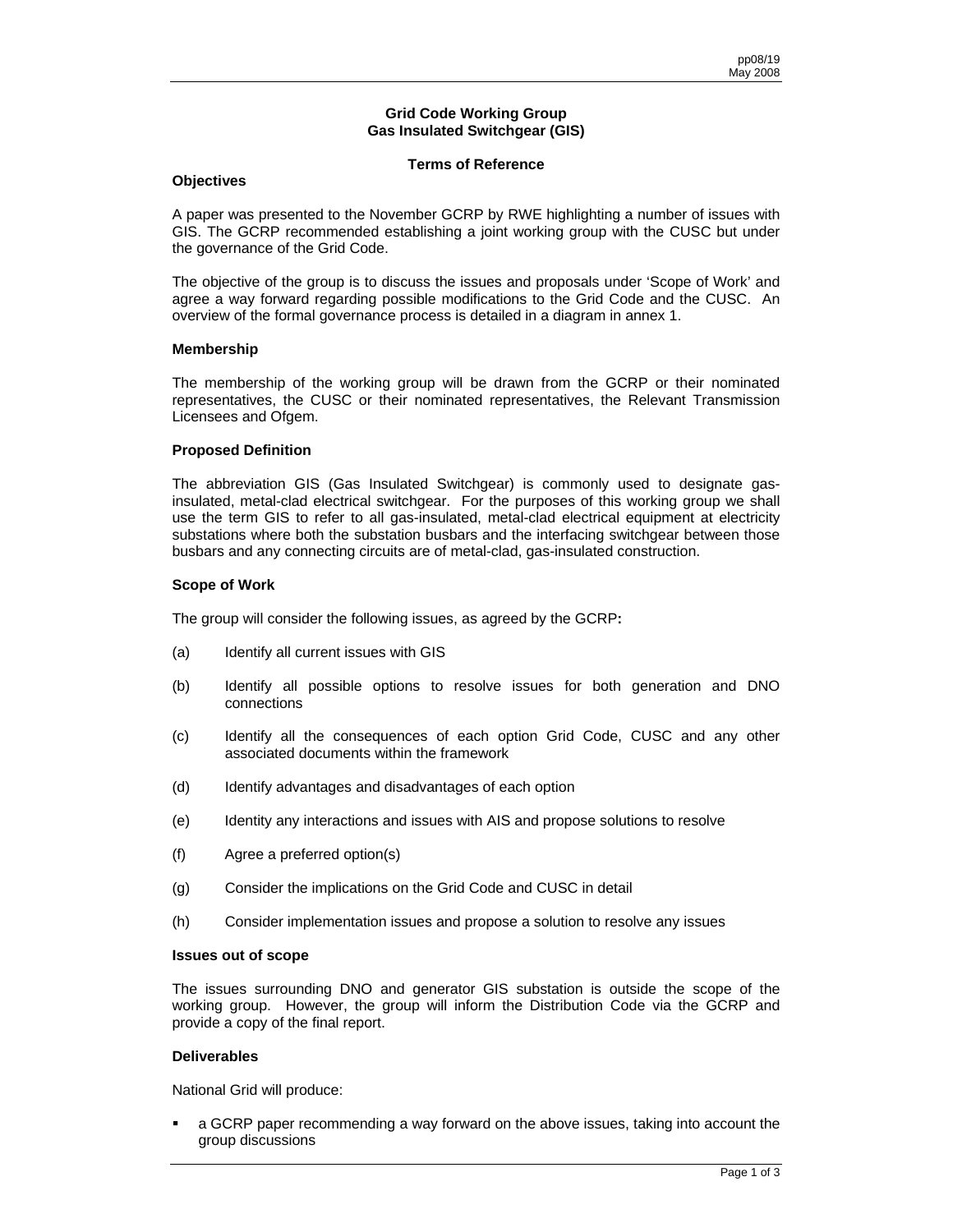- a CUSC Panel paper recommending a way forward on the above issues
- draft legal text of any proposed Grid Code changes and CUSC changes as appropriate

# **Timescales**

The working group will aim to complete its work [for the February 2009 GCRP meeting].